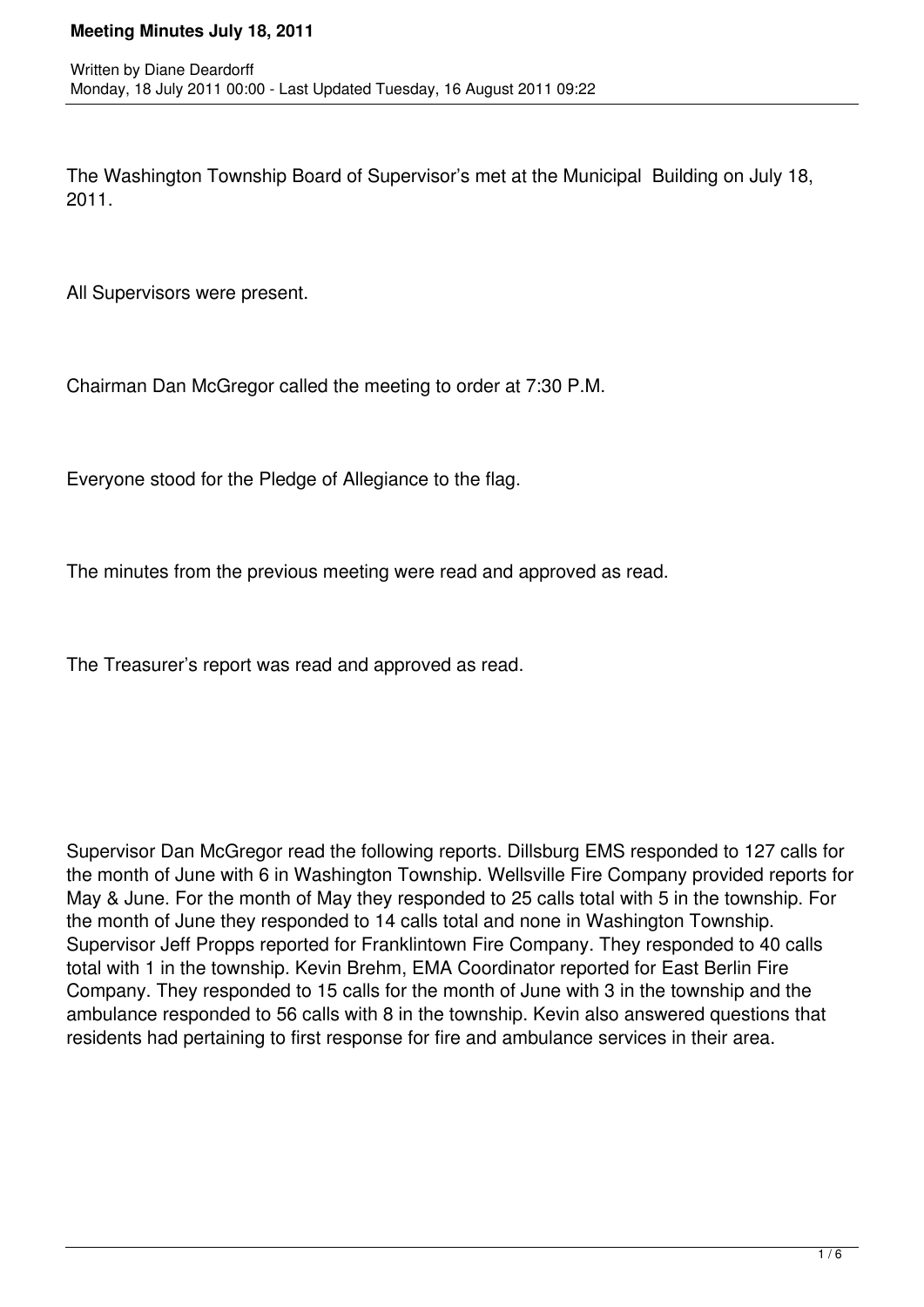Subdivision Plans:

There was no subdivision plans presented.

Business from the Floor:

Many residents commented on the closing of the Kralltown Elementary School. After a lengthy discussion, the Supervisors informed them the Educational Task Force is continuing research on options for the residents.

Old Business:

Supervisor Jeff Propps presented the Fire Insurance Escrow Ordinance with changes that he made. Solicitor Sharon Myers will review the ordinance and then summarize the ordinance and advertise it.

Supervisor Harlen Anderson, Jr. made a motion to adopt the Memorandum of Understanding between the York County Conservation District and Washington Township. Supervisor Jeff Propps seconded the motion.

Supervisor Jeff Propps reported that he has signed and submitted the plan for Washington Township to be a part of the York County Multi-Hazard Mitigation Plan.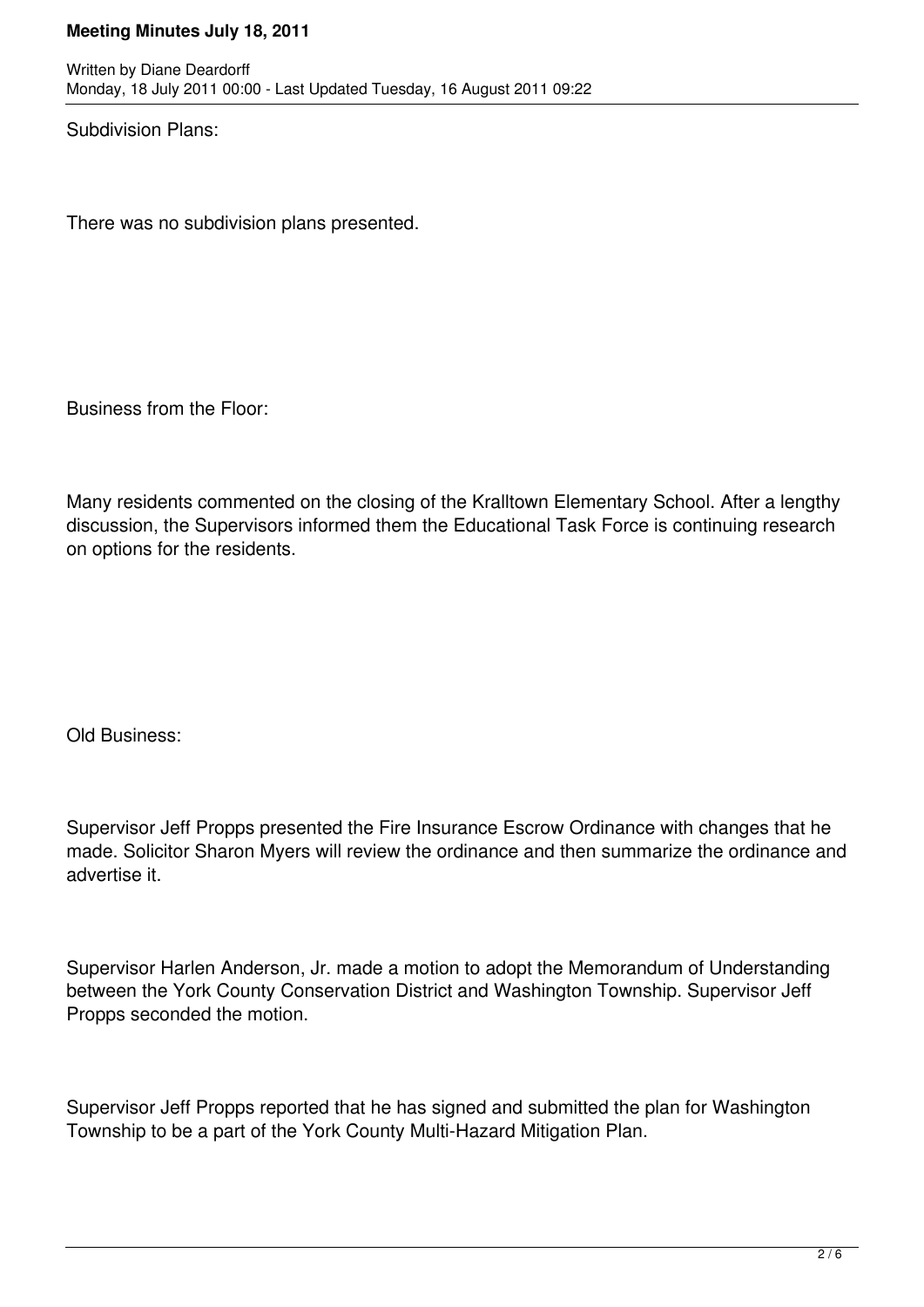New Business:

Supervisor Harlen Anderson, Jr. made a motion to adopt the IRS mileage rate increase from .51 per mile to .55 per mile effective July 1. Supervisor Jeff Propps seconded the motion.

Supervisor Jeff Propps made a motion to adopt the changes to Resolution 2010-09 Building Code Permits & Related Fees adding an additional statement requiring the applicant to pay all additional professional fees. Supervisor Harlen Anderson, Jr. seconded the motion.

Solicitor's Report:

Solicitor Sharon Myers informed the Supervisors that the Bross Drive Maintenance Letter of Credit expires on September 15, 2011. The Supervisors need to inspect the road and report to her if there are any problems with the road.

Supervisor Jeff Propps made a motion to pay the bills as presented. Supervisor Harlen Anderson, Jr. seconded the motion.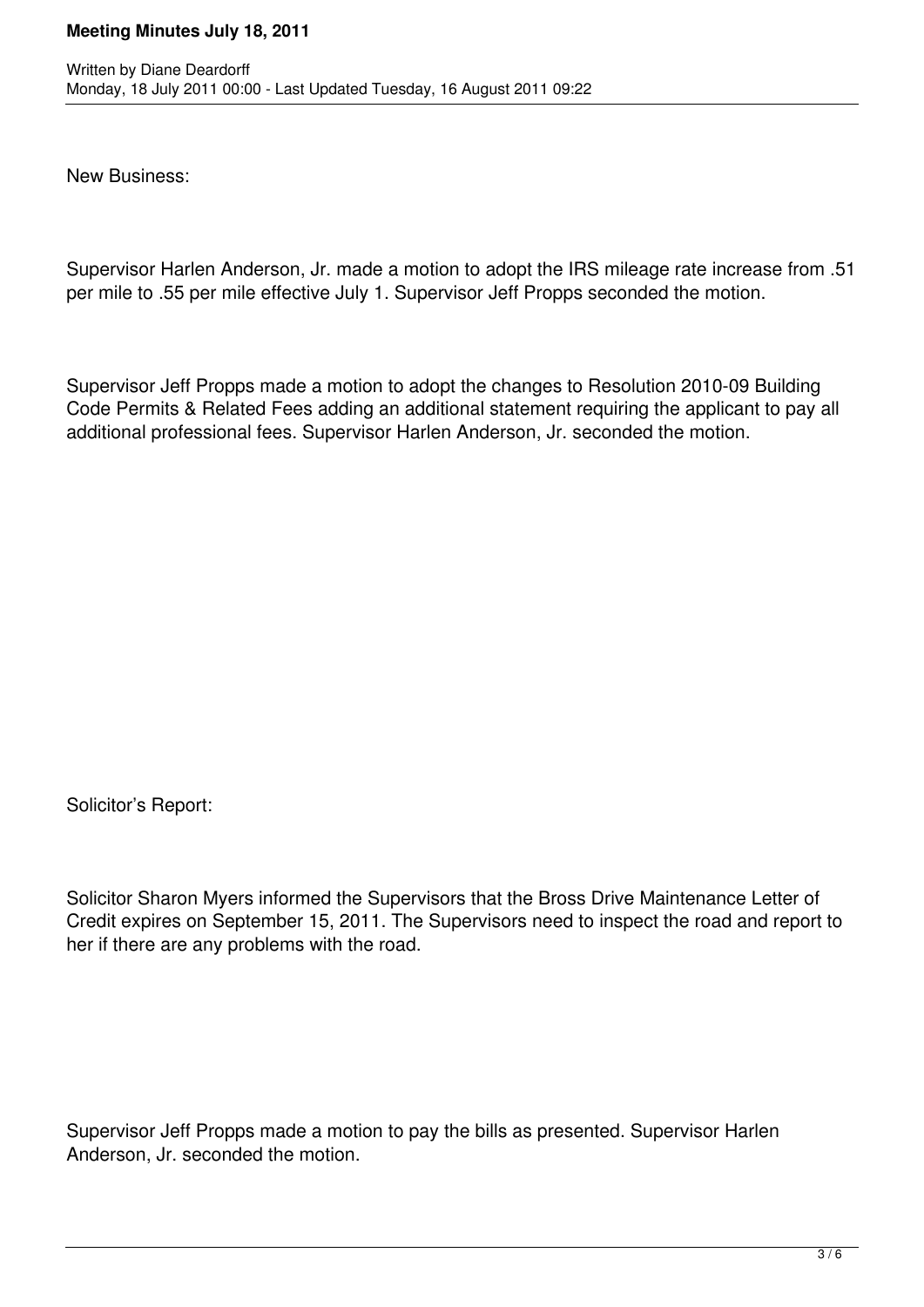Supervisor Jeff Propps made a motion to adjourn the meeting at 8:29 P.M. Supervisor Dan McGregor seconded the motion.

Respectfully Submitted,

Diane Deardorff, Secretary/Treasurer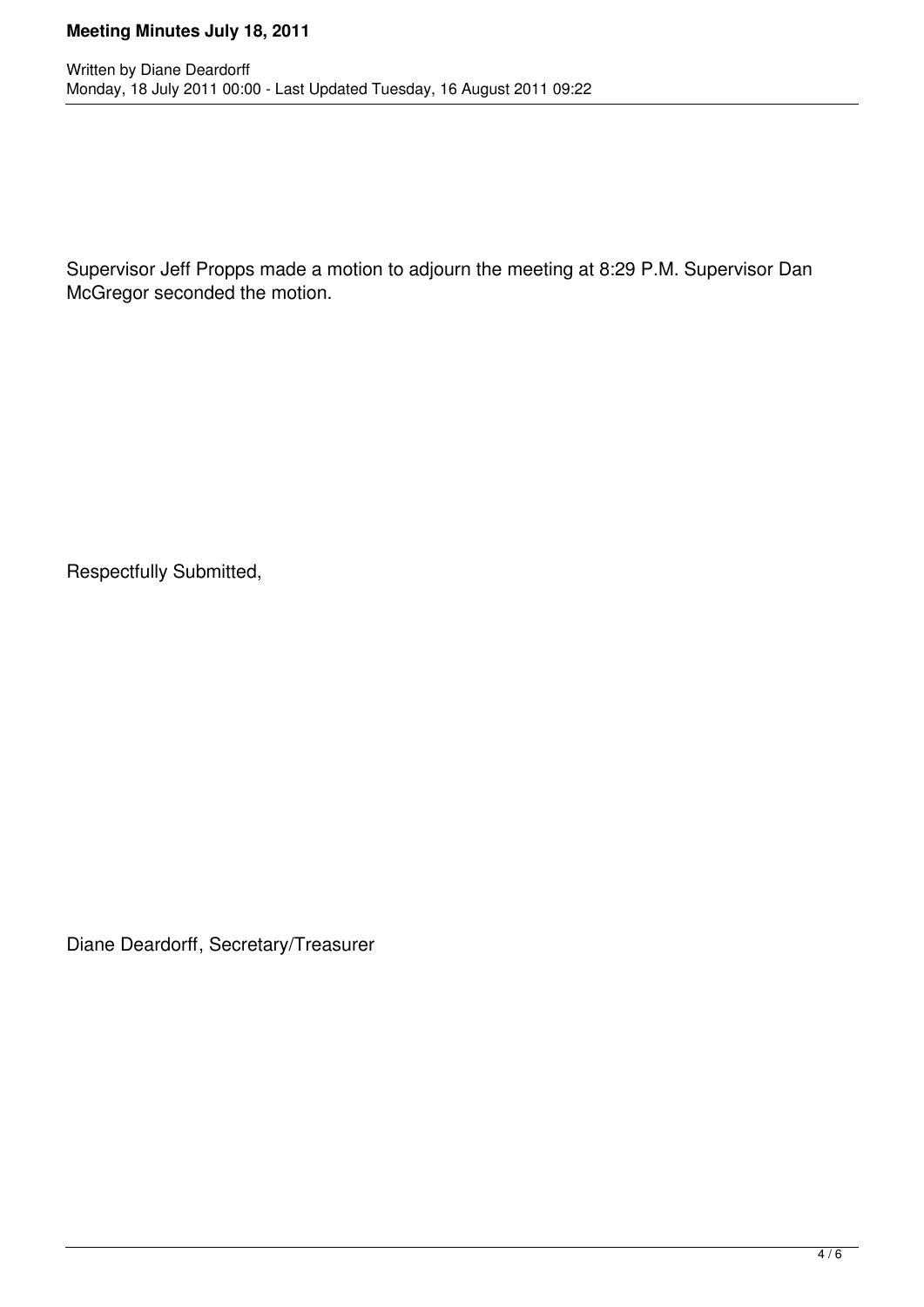# TREASURER'S REPORT AUGUST 15, 2011

# GENERAL FUND

| Beginning Balance August 15, 2011 |  | \$102,296.19 |
|-----------------------------------|--|--------------|
|-----------------------------------|--|--------------|

Checks Written August 15, 2011 \$ 2,966.35

| Ending Balance August 15, 2011 |  | 99,329.84 |  |
|--------------------------------|--|-----------|--|
|--------------------------------|--|-----------|--|

#### STATE FUND

| Beginning Balance August 15, 2011 | \$. | 23,073.98 |
|-----------------------------------|-----|-----------|
|                                   |     |           |
| Checks Written August 15, 2011    | \$. | 2,601.26  |